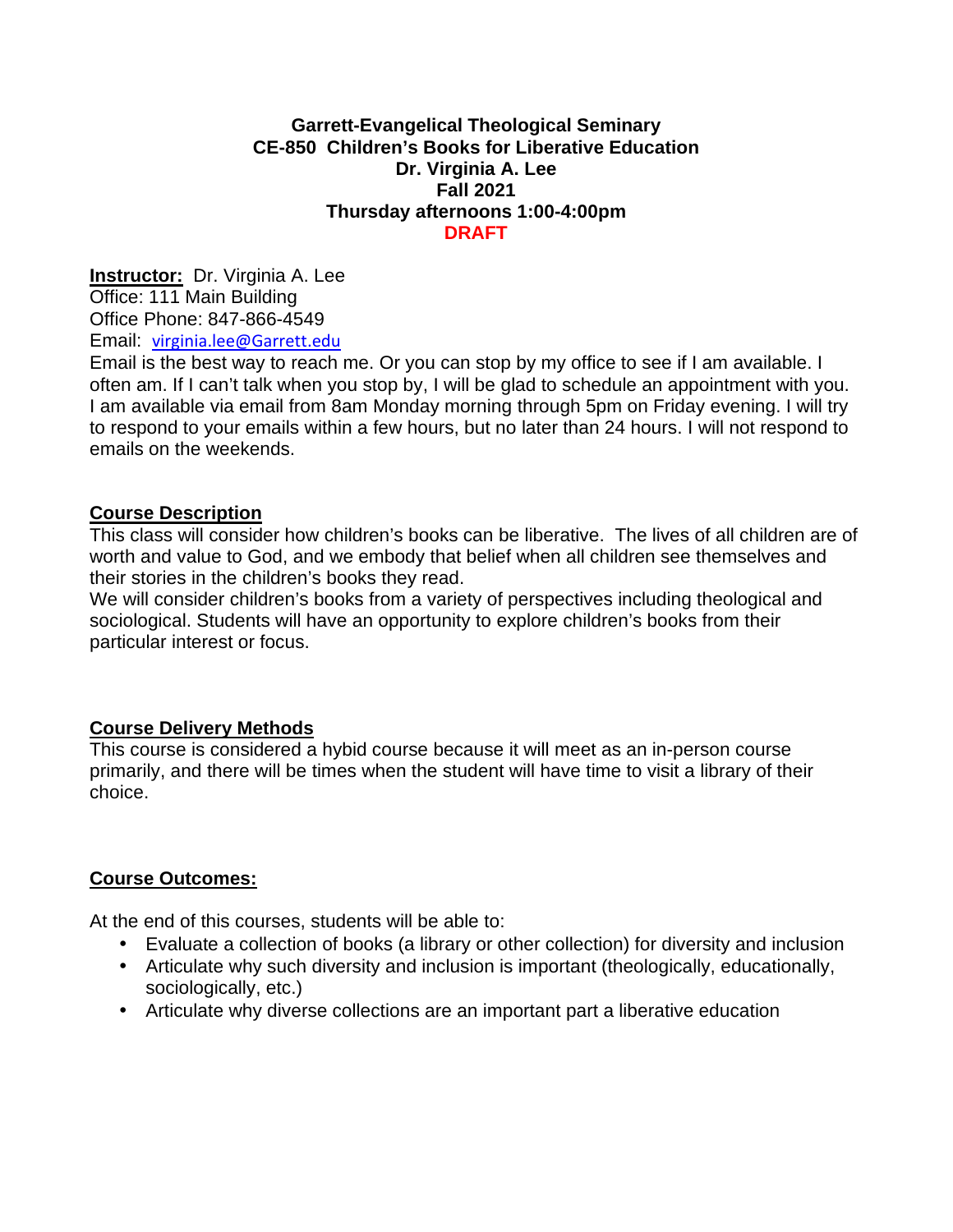## **Required Texts**

## **Why Indigenous Literatures Matter**

Daniel Heath Justice Publisher: Wilfrid Laurier University Press (March 10, 2018) ISBN-13: 978-1771121767 Amazon: \$15.61 paperback; \$4.99 Kindle

## **From Cover to Cover: Evaluating and Reviewing Children's Books**

Kathleen T. Horning Publisher: HarperCollins; 1st edition (April 27, 2010) ISBN-13: 978-0060777579 Amazon: \$8.89 Paperback; \$7.99 Kindle

(Other readings will be available on Moodle)

Students will read a variety of children's books.

Students will also have access to some of the diverse children's book that have been used over the last few years at the Garrett-Evanston CDF Freedom Schools Program. (Some of the books are in the Styberg Library and some of the books are a part of the collection held by Dr. Lee.) You will have access to all of them.

Students will have the opportunity to choose a particular area in which to focus and research.

Students will choose other texts, in consultation with the instructor, related to their area of focus and research.

Other resources related to children's books will be available on Moodle.

## **Course Requirements**

## 1. **Active class participation and reading of assigned literature.** (20% of grade)

This class is a learning community that requires your full attention. All of us will teach all of us. Each of us depends on all the rest of us.

All students should read all the assigned texts.

The purpose of class participation is to demonstrate comprehension and integration of assigned material. Participation includes preparation for class, constructive verbal contributions to class discussions, attentive listening, and facilitating the participation of others. The purpose of the reading assignments is to provide a range of theoretical grounding for the students' work. Class members are expected to have completed all readings by the class session for which they are assigned.

Participation in class discussion is based on having read the assigned texts for the session.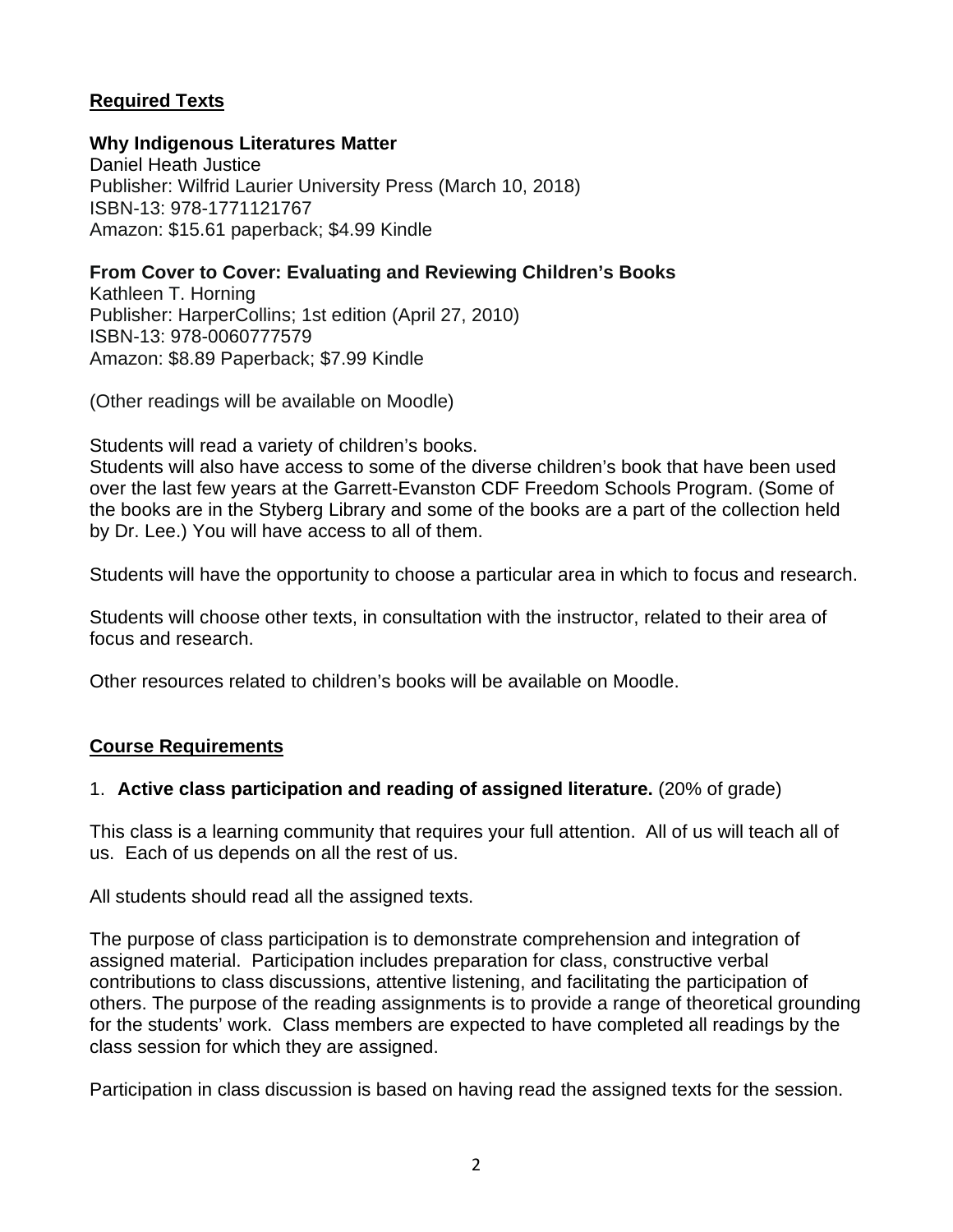- 2. "HEARTS" response 15% of final grade (Due on Sept. 23)
- 3. Library visit reflections 30% of final grade (Due Oct. 28)
- 4. Class presentations 30% (Content, creativity, presentation, handout, etc.) (15% for PhD students) Nov. 2, Nov. 9, Dec. 2, and Dec. 9
- 5. Annotated bibliography of 10-15 books related to your topic 15% of final grade, due the last day of class (Tuesday, Dec. 14)
- 6. **PhD students only** Final paper or project (the class presentation and final project will be related) 20-page paper (15% of final grade)

By mid-August there will be a description and rubric for each assignment posted on Moodle.

## **Academic Policies**

All students are required to abide by the academic policies detailed in the Academic Handbook for the current academic year. The following policies are of particular importance to the successful completion of one's coursework:

### **Writing**

• Academic integrity and *plagiarism*: (See 19-20 Handbook, 12, 78-83) All professors are required to respond to all suspected incidents of academic dishonesty, especially plagiarism. Repeated incidents of plagiarism or academic dishonesty may result in dismissal from the school.

• Writing and citations: The Turabian Manual for Writers and the Chicago Manual of Style footnote/bibliography format provide the standard formats for all introductory courses. Basic information on these formats is available online here. In advanced courses an instructor may require another style guide appropriate to the discipline (such as APA). (19-20 Handbook, 84)

• Writing Support: The Writing Center at Garrett-Evangelical offers programs to support all students' theological research and writing. See https://www.garrett.edu/studentlife/student-services "Writing Center" for more detailed information.

## **Attendance and Class Participation**

• Inclusivity/Diversity: The basic commitments of the seminary to mutual love and searching for the truth in Christ lead to a principle that in the classroom and in course assignments, persons are always to be respected and ideas are to be freely discussed…. All participants in the teaching-learning process have an obligation to honor and respect varying perspectives on relevant issues.

(See 19-20 Handbook, 9)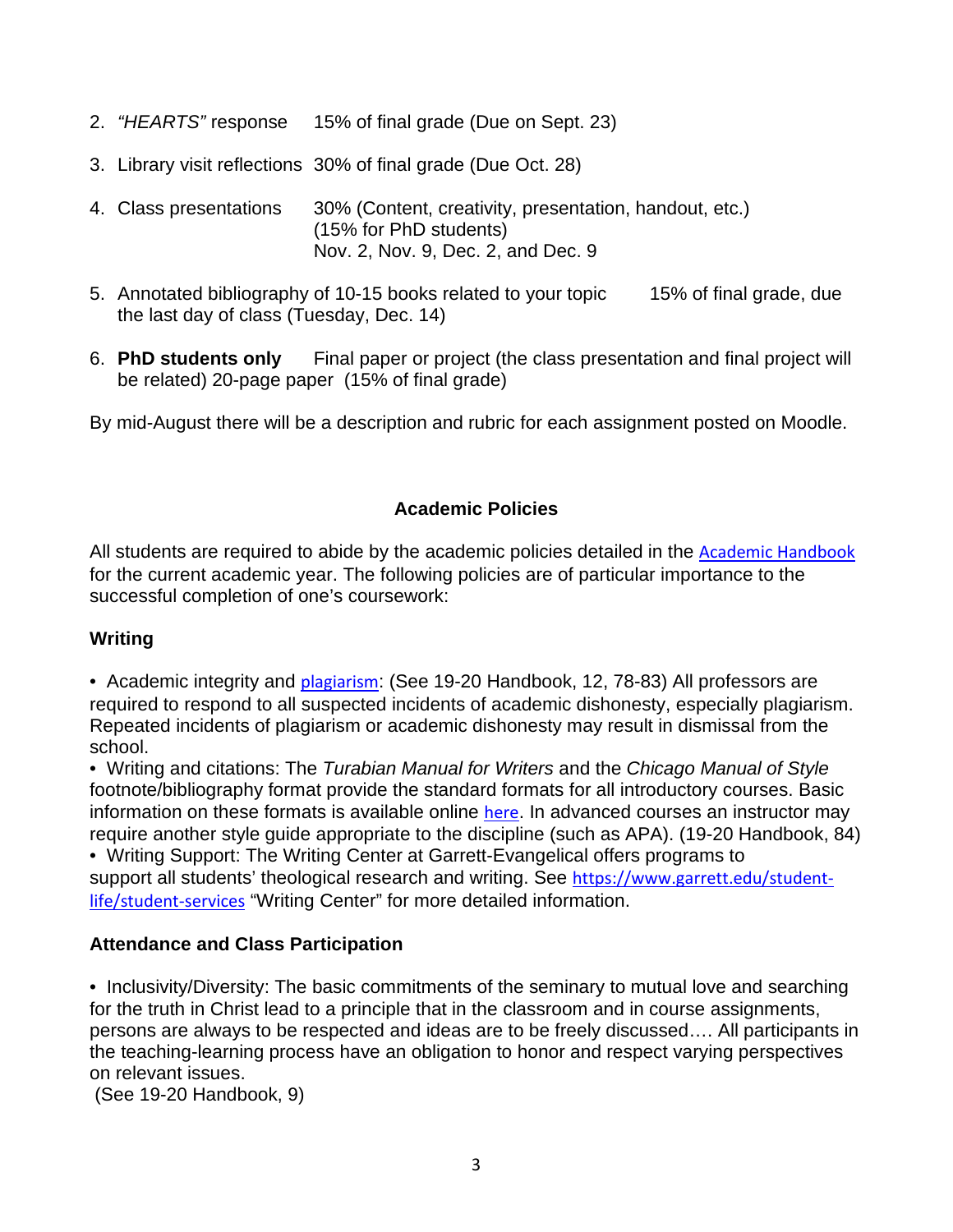• Attendance and lateness policies: Attendance is required. Students who miss more than 20% of the class sessions (e.g., more than 2 classes in the weekly schedule, a proportionate amount for other class formats) should not expect to pass the class. (19-20 Handbook, 19) • Some faculty may limit on the usage of electronic devices such as cell phones during class. At the least, all cell phones should be silenced during the whole of a class session.

### **Academic Accommodations**

• Student accommodations for documented conditions should be developed and requested before the beginning of the semester. See the Accessibility, Special Needs, and Disabilities policy and process set out in the Academic Handbook (19-20 Handbook, 12). Such accommodations are developed in consultation with the Registrar.

• Extensions: For Masters students, extensions, if granted, are normally for four weeks following the last day of class in spring and fall semesters or the final due date for coursework for January and summer terms. Extensions may not exceed three months following the end of the term. (19-20 Handbook, 20)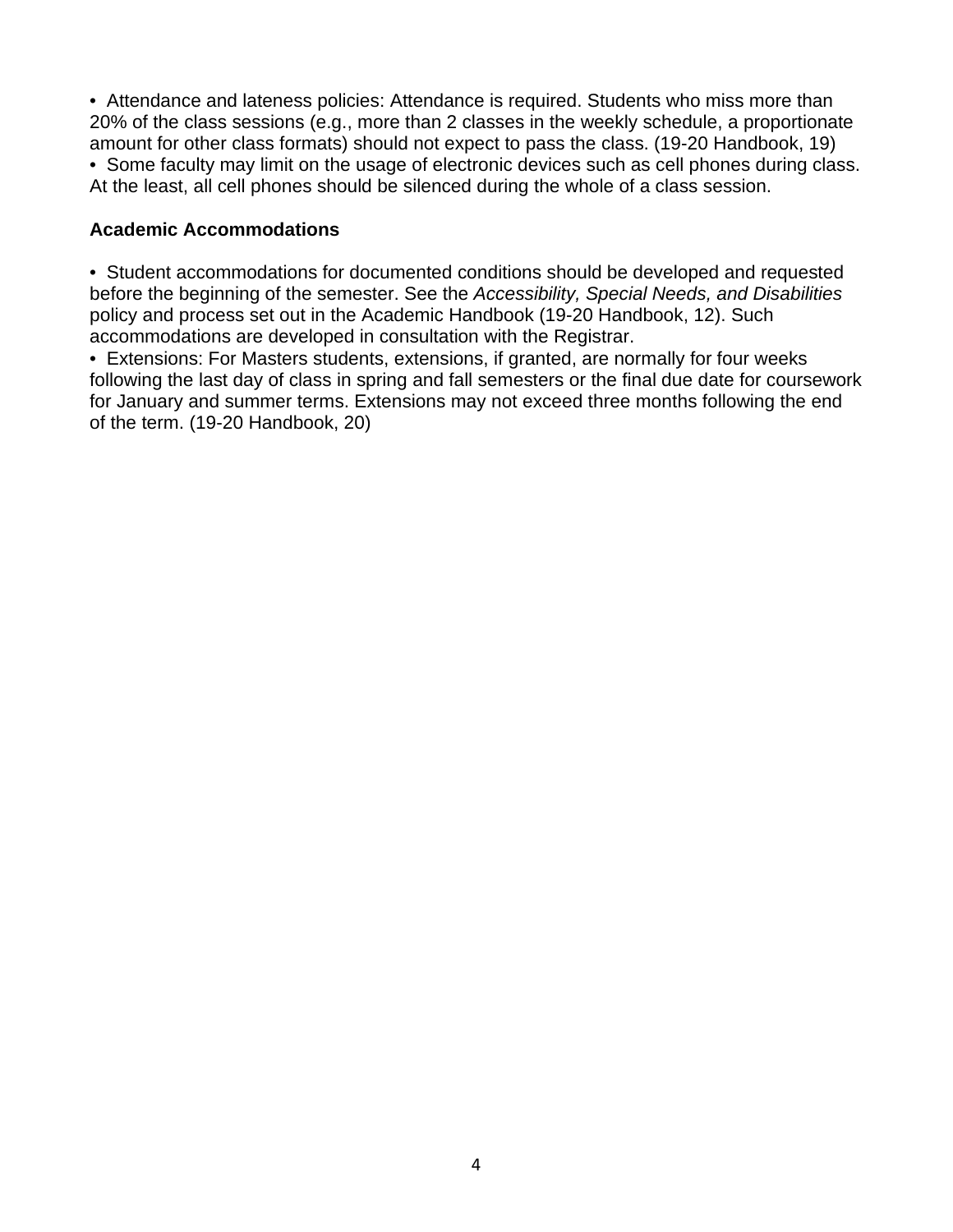## **Course Schedule**

### **Sept. 9 Session 1 Intro to Class and to each other**

Preparation and Assignment for 1<sup>st</sup> class session:

- What were your favorite books as a child? Why were they your favorites?
- What were your least favorite books? Why?

(See Moodle for more questions to think about.)

### **Sept. 16 Session 2 Multiple Stories / Windows and Mirrors Library Day – NO IN-PERSON CLASS**

See instructions / questions on Moodle for your library visit

- Begin to determine criteria by which books should be evaluated
- Explore the children's collection. What did you notice?
- Talk to the children's librarian, if possible, about a diverse collection

Reading for Session 2:

- Windows and Mirrors articles (Moodle)
- Evaluating a library (Moodle)

### **Sept. 23 Session 3 What did you discover at the library?**

Assignment: "HEART" paper/answers

Reading for Session 3:

• From Cover to Cover – Introduction, Chapters 1-2 (pages 1-47)

## **Sept. 30 Session 4 Evaluating and Reviewing**

Reading for Session 4:

• From Cover to Cover – Chapter 8 (165-180) and two chapters of your choice from chapters 3-7.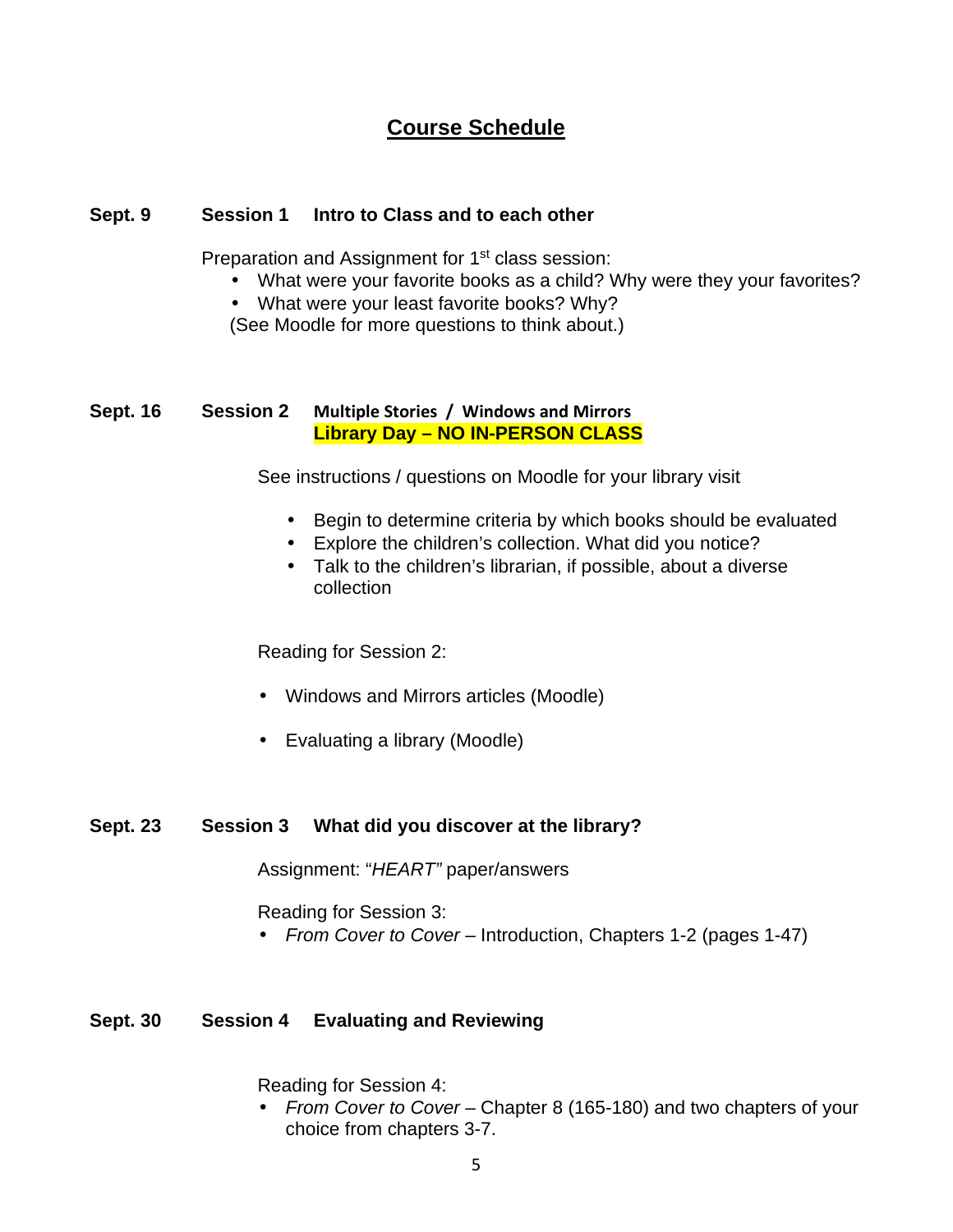### **Oct. 7 Session 5 Library Day – NO IN-PERSON CLASS**

 Look for books related to Native Americans What books are displayed for "Columbus Day," if any?

Reading for Session 5:

• Why Indigenous Literatures Matter – Preface, Introduction, Chapters 1-2 (pages xvii-112)

## **Oct. 14 Session 6 Native American History & Native American Children's Books**

Reading for Session 6:

- Why Indigenous Literatures Matter Chapters 3, 4, 5, Conclusion, and Appendix (pages 113-240)
- Articles (Moodle)

### **Oct. 21 READING DAYS – NO CLASS**

### **Oct. 28 Session 7 Race, Ethnicity, and Culture**

Reading for Session 7:

- Articles (Moodle)
- **Nov. 4 Session 8 Genders and Sexualities**

### Reading for Session 8:

- Articles (Moodle)
- 

### **Nov. 11 Session 9 Class Presentations**

**1 1** st presentation: \_\_\_\_\_\_\_\_\_\_\_\_\_\_\_\_\_\_\_\_\_\_\_

2nd presentation: \_\_\_\_\_\_\_\_\_\_\_\_\_\_\_\_\_\_\_\_\_\_\_